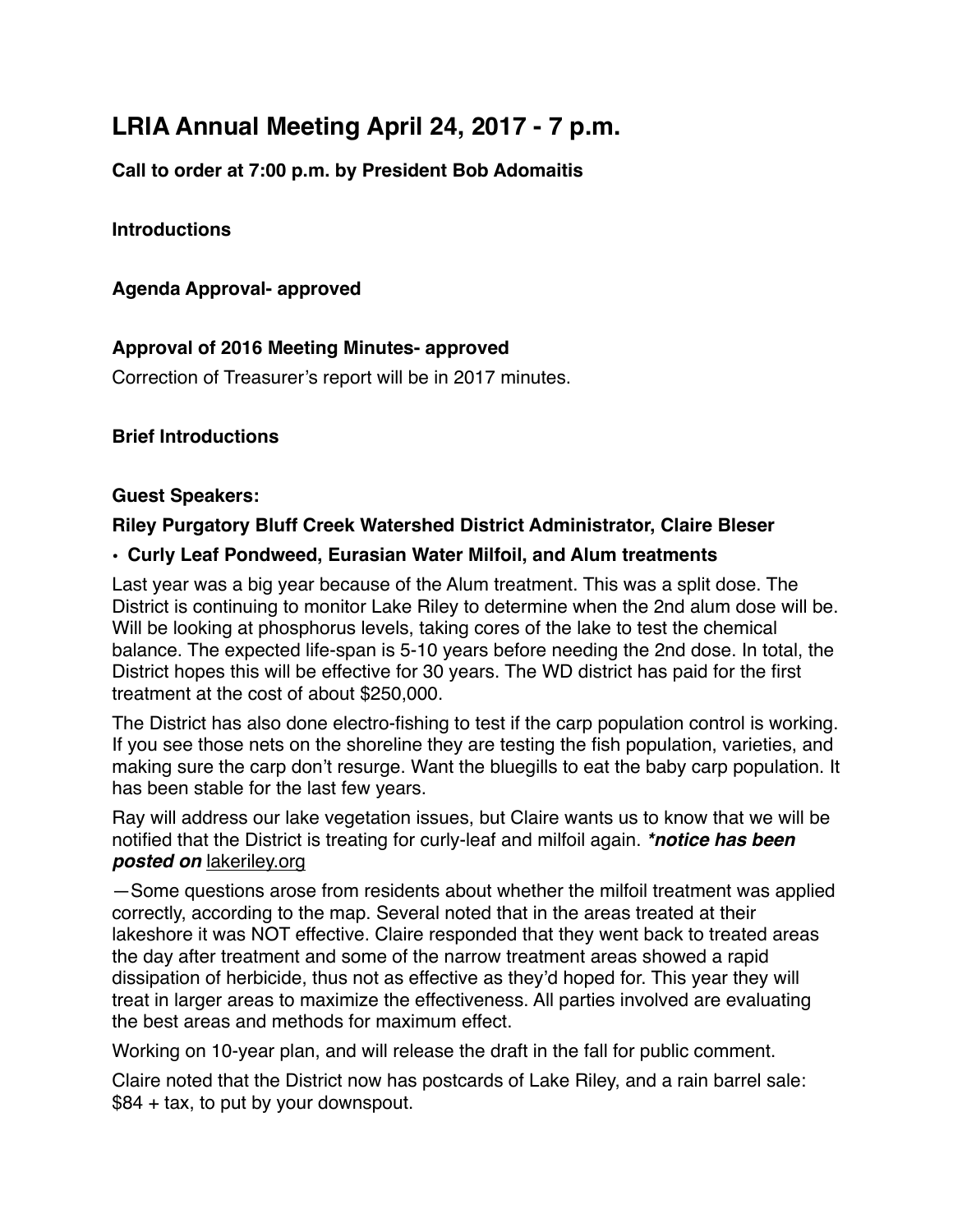—Question arose about Lake Restoration and individual herbicide treatments: Not sure whether DNR is letting them give residents permission to treat with chemical aquacide, but the District and U of M would prefer not. In any case, it will be up to the DNR and Lake Restoration.

The watershed District still has cost share programs for rain gardens, plus they'll give technical assistance. Please contact them if you have questions for landscaping. City of Eden Prairie has programs as well.

Claire encouraged anyone interested to check out the updated Lake Riley Fact Sheet .

The watershed District has moved offices - SW corner of Dell and Lake Drive. The District board meets on 1st Wednesday of every month. All are welcome to come.

## **Professor Ray Newman, U of M**

## **• Vegetation Assessment of Lake Riley**

The aim of the Dr. Newman's project is to restore native plant community to help maintain aquatic habitat and water clarity. Native plants are very important to our lakesthey provide fish habitat, water clarity, habitat for fish food. A repopulation of native aquatic plants in Lake Riley - that is the end goal!

The invasive plants do well in poor quality water. Natives do better in clearer water. The Alum treatment in 2016 was done in the hope it would lead to clearer water and give natives a better chance to compete, especially in deeper parts of the lake.

By 2010 carp were removed from Lake Riley. Curlyleaf pondweed treatments have taken place from 2013 - 2016 and milfoil treatments in 2015 & 16. The treatments have kept curlyleaf in relative check. The milfoil treatment also led to good suppression. In 2013 the native plant assessment was very poor. We now have native plants in about 70% of the lake now - that's a good increase in biomass of native plants. One caveat we do have coontail, and although it is a native, it's not the most desirable. It is not rooted. Dr. Newman is looking for the rooted native plants.

Last year, in the narrow treatment areas, the herbicide dissipated quickly and was not as effective. Ray and his team will re-examine their strategy and very possibly focus treatment in larger blocks of areas where it can be more effective. Last summer we also saw a lot of filamentous algae, which is not so desirable. But Lake Riley was not alone: many, many lakes had an abundance of it, not just us.

The first invasive lake weed to surge in spring is coontail and curlyleaf, then in mid-June we'll see milfoil. This spring they will treat for curlyleaf and milfoil again. Treatments are dependent on water temperatures many feet down from surface- needs to be gauged carefully given the changing weather temps. Post-treatment they will monitor the clarity of the water and plant response. They will consider transplants of desirable native lake plants in 2017 and 2018 (from other local lakes, with permission from DNR) if natives do not continue to increase, and will concentrate in the north and west bays. We will put this presentation on our website. *\*slideshow has been posted on* lakeriley.org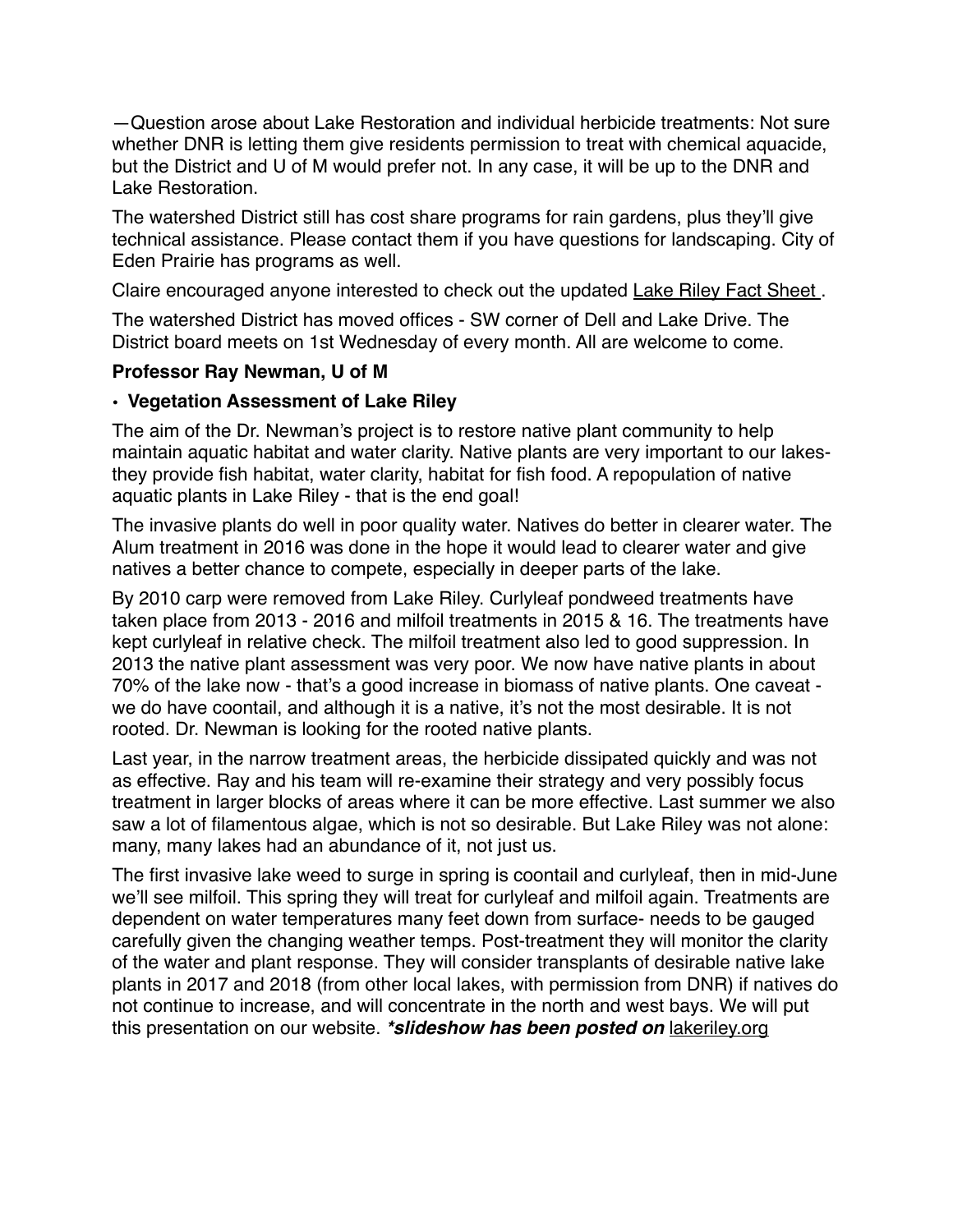#### **Eden Prairie Parks and Recreation Director, Jay Lotthammer and Matt Ord, Parks and Natural Resources**

#### **• Riley Lake Park Major Make-Over**

We have 4 major larger parks in Eden Prairie: Miller, Round, Staring, Riley. They have learned a lot from the work and renovation on the other lake parks, that they will apply to this Riley renovation.

Theme of the Riley renovation is "Resident's Resort." This renovation will try to provide this amenity for all residents. Est. budget is \$800,000. In the last phase in 2014 the ballfields at Riley were extended. The Pioneer road-widening project took some land, but now the city has acquired what used to be the old residences. This has been on the radar for 20-30 years.

In considering this phase of Riley Park renovation, safety and accessibility were of prime importance. There is not good traffic flow and poor sight lines currently. Main ideas for re-design:

Resident's Resort.

Safety.

Circulation.

Environmental improvements.

Will have native plantings in rain gardens. A new beach building is planned for in a future phase of work on Riley Park, with changing facilities included.

In this plan the beach will be a little expanded, with a small boardwalk area. There will be seating areas with Adirondack chairs by the lake. Lets Go Fishing will still operate from dock, but the seating areas will provide more space for those folks for waiting.

The city partnered with Hennepin County and will be putting in a boat cleaning station it will use compressed air, not water, and will have all the tools needed to clean the boats. Will add new parking, going from 17 - 23 boat parking stalls. Trying to get away from boat trailer parking on Pioneer Trail. Better circulation planned around the boat launch.

—There was much discussion of the different ways the boat trailer parking has been handled over the years, and the problems with too many boats and dangers of boat trailers parking on Pioneer Trail. Our membership urged the city to do more research into what can be done to minimize the problem of too many boats and trailers.

There will be designated picnic areas. Will have room for a food truck. Have worked hard to keep most of the trees, but there will be a few taken down, esp. near the LRT trail.

The boat launch will be closed for several weeks, probably during August. The timeline will be posted on edenprairie.org - parks and recreation page.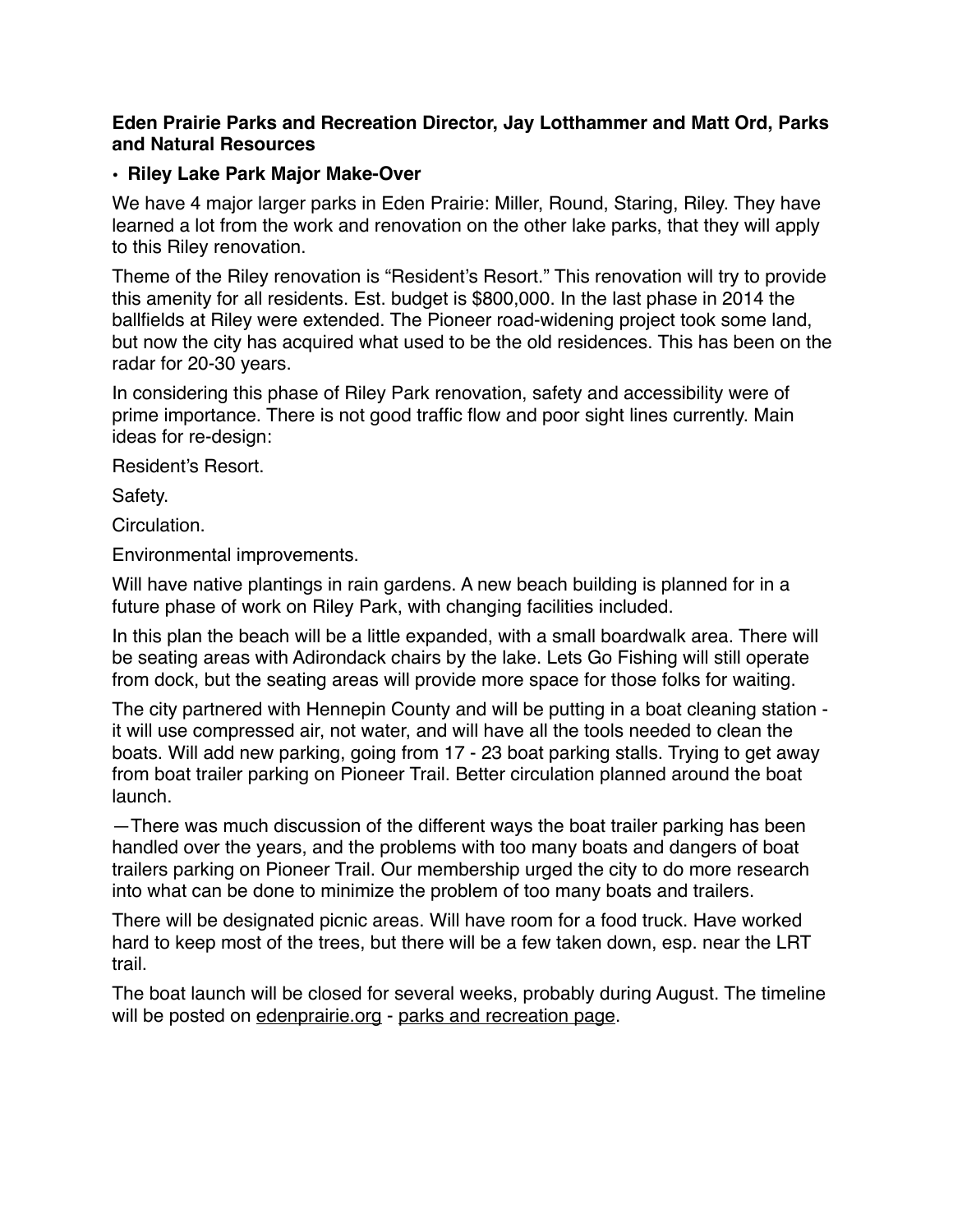### **LRIA Members share summer of 2016 weed-control measures**

Lake Rake - Hired someone to rake the lake bed, pull up the weeds and let the weeds dry on shore. Was very effective.

LakeScape - scuba divers. Did a fabulous job for many of us on the south shore. Very reasonable, very effective. This company will allow you to hire them for one time or multiple times per summer.

—Ray Newman responded to a question about whether we should be clearing plants from our shorelines. He said that if a defined area of weeds is cleared by raking or pulling for boat access and swimming, it's really just fine. It's better than the indiscriminate nature of the aquacades that kills everything and is harder to control both the application accuracy and the drifting in the water.

Weed roller - hefty up front investment, but really works. Costs about \$3000. Covers 21 ft. You need a DNR permit to run one. After 1 year, no problems yet with the mechanics.

## **Report from AIS Monitoring Committee - Scott Bryan**

This is a Hennepin County project, and will need volunteers to take some minimal training (not to be confused with the Watershed District, who also has a monitoring program.) Will send out a notice when we get more information on what this volunteer position entails.

#### **Navigation Buoy Placement - Issues and concerns**

John Bushey put 2 buoys out, but may need help finding the 3rd rock area. Let John know if you feel they need better placement. It's not an exact thing and John welcomes help with it.

# **Fish-Stocking Update**

Last year we put in 3500 walleyes. Perch are being caught now, that were stocked several years ago. Some big walleyes have been caught! It's possible that they are reproducing, given the years we have not stocked them and the size that are being caught.

#### **LRIA General Business**

# **• Treasurer's Report from Shelly Manning**

Annual dues are \$20. Fish stocking is an extra, voluntary donation into a fund that is kept separate.

2016: Members - 63 Fish Stocking Fund - \$2,360 Ending Balance - \$12,516.55 2017: Members - 68 Fish Stocking Fund - \$915 Ending Balance - \$9,775.28